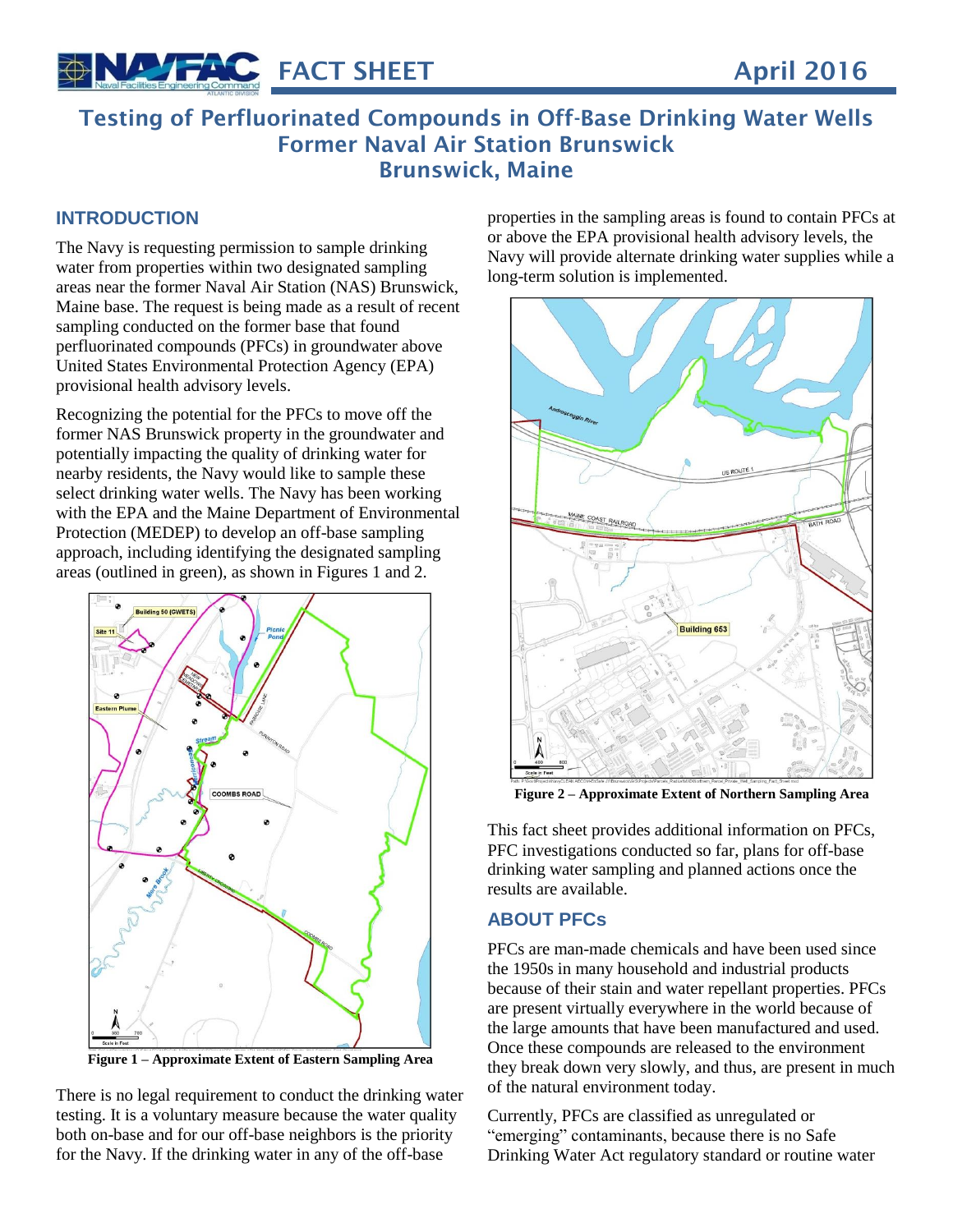quality testing requirements. PFCs are being studied by the EPA to determine if regulation is needed.

### **HEALTH INFORMATION**

The EPA's Office of Water has issued provisional health advisory levels for two PFCs, perfluorooctane sulfonate (PFOS) and perfluorooctanoic acid (PFOA). Provisional health advisory levels are not regulatory standards. They are health-based concentrations above which the EPA recommends action should be taken to reduce exposure. Currently, the EPA provisional health advisory level for PFOS is 0.2 parts per billion (ppb) and 0.4 ppb for PFOA. However, the EPA may change these levels in the near future based on additional studies that are being conducted.

Exposure to PFOS and PFOA appears to be widespread. Studies have found both compounds in the blood samples of the general human population and wildlife nationwide. Exposure to PFOS and PFOA through ingestion is the primary health concern for people. Studies on exposed human populations indicate PFOS and/or PFOA may cause elevated cholesterol levels and possible low infant birth weight. When animals are given large doses, they exhibit developmental, reproductive and liver effects. Other studies suggest a link with certain cancers.

Health effects from exposure to low levels of PFOS and PFOA are not well known and studies are continuing. At this time, it is not possible to link exposures to PFOS and PFOA in water to a person's individual health issues. Blood tests are available, but they are not routinely done because the results can be inconclusive and test results do not predict health effects. Long term exposure effects are still being investigated by EPA. Based on what is known and still unknown about PFOS and PFOA, the EPA recommends people not drink or cook with water that contains PFOS and/or PFOA at or above the provisional health advisory levels.

# **PFCs AT FORMER NAS BRUNSWICK**

The most common historic Navy use of PFCs has been during activities involving fire-fighting foam. At the former NAS Brunswick base, PFC-containing foam was used in years past for fire-fighting training and in fire suppression systems within buildings such as former Navy aircraft hangars.

Initial environmental studies looking at PFCs were completed at former fire training areas and more recent studies have focused on basewide areas. These studies have shown that PFOS and PFOA have been found in groundwater above the EPA provisional health advisory levels primarily in the central portion of the former NAS Brunswick base, at Site 11 (the former Fire Training Area) and within the Eastern Plume. Other areas where PFOS and PFOA have been found above the EPA provisional health advisory levels include Building 653 (located in the northern portion of the former base) and an area south of

the airport apron. PFOS concentrations are higher in the northern, central, and the area south of the airport apron, while PFOA concentrations are higher south of Hangar 4 (located in the central portion of the former base), north, and west of Site 11 (the former Fire Training Area) and within the Eastern Plume.

The areas where PFOS and PFOA are present in groundwater above the EPA provisional health advisory levels are located in areas where groundwater is not used as drinking water. However, properties north of the former base may use groundwater as drinking water; therefore, sampling in this area is planned. Similarly, while the use of groundwater at the Eastern Plume is restricted, there are residential homes located near this area that are using groundwater as a drinking water source, thus additional sampling is planned.

# **PFCs AT BUILDING 653**

Building 653 is located in the northern portion of the former base (see Figure 2) and formerly contained an emergency fire suppression system for former fuel tanks. Historically, the building was stuck by lightning and the fire suppression system activated, releasing fire foam to the surrounding area.

Groundwater in the Building 653 area has been sampled and results show that both PFOS and PFOA have been detected above the EPA provisional health advisory levels. The maximum detected concentration of PFOS was 24 ppb and the maximum detected PFOA concentration was 0.63 ppb.

Because PFCs have been identified in the northern portion of the former base, the Navy would like to sample the offbase drinking wells in this area for PFCs.

# **PFCs AT THE EASTERN PLUME**

The Eastern Plume is located west of Merriconeag Stream and the designated sampling area, as shown in Figure 1. The Eastern Plume consists of groundwater contamination attributed to past activities at Site 4 (Acid Caustic Pit), Site 11 (the former Fire Training Area) and Site 13 (Defense Reutilization and Marketing Office). Contaminants include volatile organic compounds (VOCs) and 1,4-dioxane. These contaminants are primarily located in the groundwater above bedrock (called the overburden groundwater) but are also found in the groundwater in two bedrock areas – one near Huey Drive and another in an area east of Site 11 (the former Fire Training Area). Groundwater sampling for VOCs has been occurring since 1995 and since 2004 for 1,4-dioxane; monitoring for VOCs and 1,4-dioxane still continues today.

Groundwater within the Eastern Plume has been sampled for PFCs since 2012. Results show that both PFOS and PFOA have been detected above the EPA provisional health advisory levels.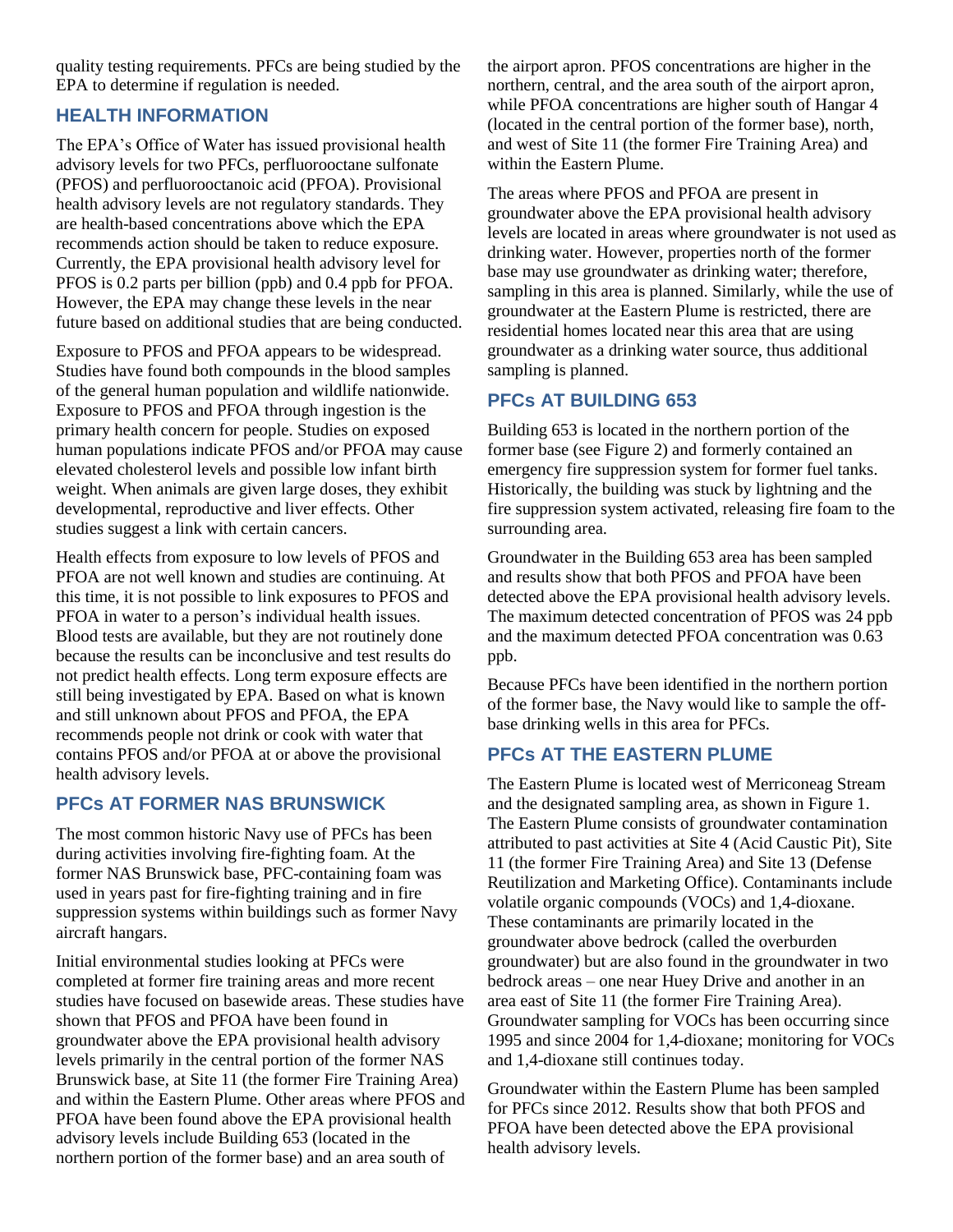- In the northern and central portion of the plume, results show that the maximum detected concentration of PFOS was 0.65 ppb within this area. In this same area, PFOA concentrations range from 1.4 to 15 ppb.
- In the southern portion of the plume, PFOS and PFOA are found at much lower concentrations than in the northern and central portion. Results in this area show that PFOS is either not present or detected well below the EPA provisional health advisory, with the exception of one monitoring well which showed that PFOS was above the EPA provisional health advisory level (detected at 0.32 ppb). However, additional sampling at that monitoring well showed that PFOS was not present. Results show that PFOA are detected above the EPA provisional health advisory level, with a maximum detected concentration of 1.2 ppb.

PFCs are primarily found in the overburden groundwater within the Eastern Plume; however, PFOA was shown to be present above the EPA provisional health advisory in a bedrock monitoring well in the central portion of the plume (detected at 1.6 ppb). Other bedrock wells within the Eastern Plume show PFOS and PFOA are either not present, or are present at concentrations that were below the EPA provisional health advisory levels.

### **EASTERN PLUME TREATMENT PLANT**

In June 1995, a treatment plant began operating to cleanup VOCs in the groundwater. The treatment plant was later modified to also treat 1,4-dioxane, and full operation for treatment of 1,4-dioxane began in March 2010. The treatment plant has been successfully treating VOCs and 1,4-dioxane. To date, over 200 gallons of material have been removed, and the treated water continues to show that VOCs and 1,4-dioxane concentrations are below actions levels.

With the discovery of PFCs in groundwater within the Eastern Plume, the treatment plant was again modified to also treat PFCs. In November 2015, the carbon-based material that treats the VOCs was replaced with new materials that treat PFCs and VOCs. Samples have been collected and results show that the materials are removing PFCs and VOCs. The water discharged from the treatment plant has also been tested and PFOS has not been detected in any of the samples. PFOA results have primarily been not detected, or in one event, detected at very low levels and well below the EPA provisional health advisory level. Samples will continue to be collected to monitor the treatment of PFCs, as well as VOCs and 1,4-dioxane.

In addition to treating contaminants, the treatment plant also helps control any movement of the Eastern Plume (see Figure 1). Wells that pump groundwater to the treatment plant influence where and how groundwater flows. The pumping ensures that contaminated groundwater does not migrate toward surface water.

#### **PREVIOUS DRINKING WATER WELL SAMPLING**

As part of on-going groundwater sampling associated with the Eastern Plume, sampling has been conducted to see if VOCs and 1,4-dioxane are present in certain off-base drinking wells. The sampling included some of the drinking water wells in the planned eastern sampling area. Results of this sampling did not identify contaminants related to the Eastern Plume in the drinking water wells.

Because PFCs have now been identified in the Eastern Plume, the Navy would like to sample the off-base drinking wells for PFCs (see Figure 1). The planned sampling will include analyzing water samples for PFCs as well as VOCs and 1,4-dioxane to confirm they are still not present in drinking water wells.

#### **PFCs SAMPLED IN OTHER AREAS**

In addition to sampling PFCs at the former NAS Brunswick property, the Navy has also completed sampling at the local water supply and at a natural spring located north of the former base property. Results from these samples show that PFOS and PFOA were not present.

Samples were also collected from the Mere Creek Golf Course water supply. The water was sampled for contaminants related to the Eastern Plume (PFOS, PFOA, VOCs and 1,4-dioxane). Results show that VOCs, 1,4 dioxane and PFOA were not present and that PFOS was detected at a very low level (well below the EPA provisional health advisory level).

# **PFCs SAMPLED AT THE TOWN WATER SUPPLY**

The Brunswick & Topsham Water District have sampled the town water for PFCs under an EPA program called "The Third Unregulated Contaminant Monitoring Rule", commonly referred to as "UCMR 3". This program requires sampling for unregulated contaminants, like PFCs, in public water systems. Samples were collected in 2015 by the water district, and the results indicate that PFCs were not found in the town water supply.

### **NEXT STEP – SAMPLE OFF-BASE FOR PFCs**

Under the Navy's Environmental Restoration Program, PFC studies will continue on-base as well as off-base. Our first priority is to determine if PFCs are present in the drinking water of nearby properties, and, if so, taking appropriate action as needed.